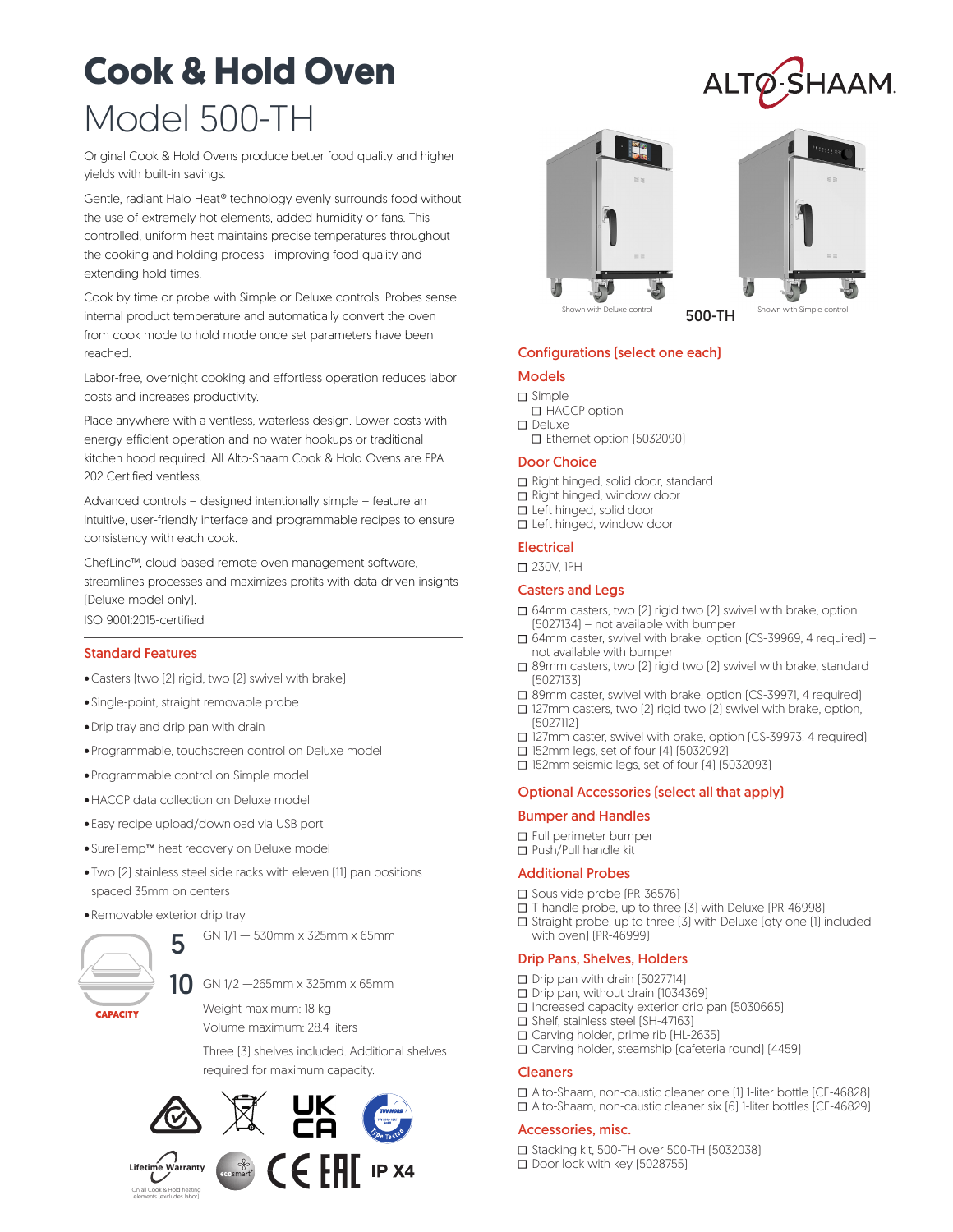# **Cook & Hold Oven**





| Interior $(H \times W \times D)$ | <b>Net Weight</b> | Ship Dimensions (L x W x H) | <b>Ship Weight</b> |
|----------------------------------|-------------------|-----------------------------|--------------------|
| 510mm x 365mm x 546mm            | 84 kg             | 889mm x 584mm x 1016mm      | 113 kg             |